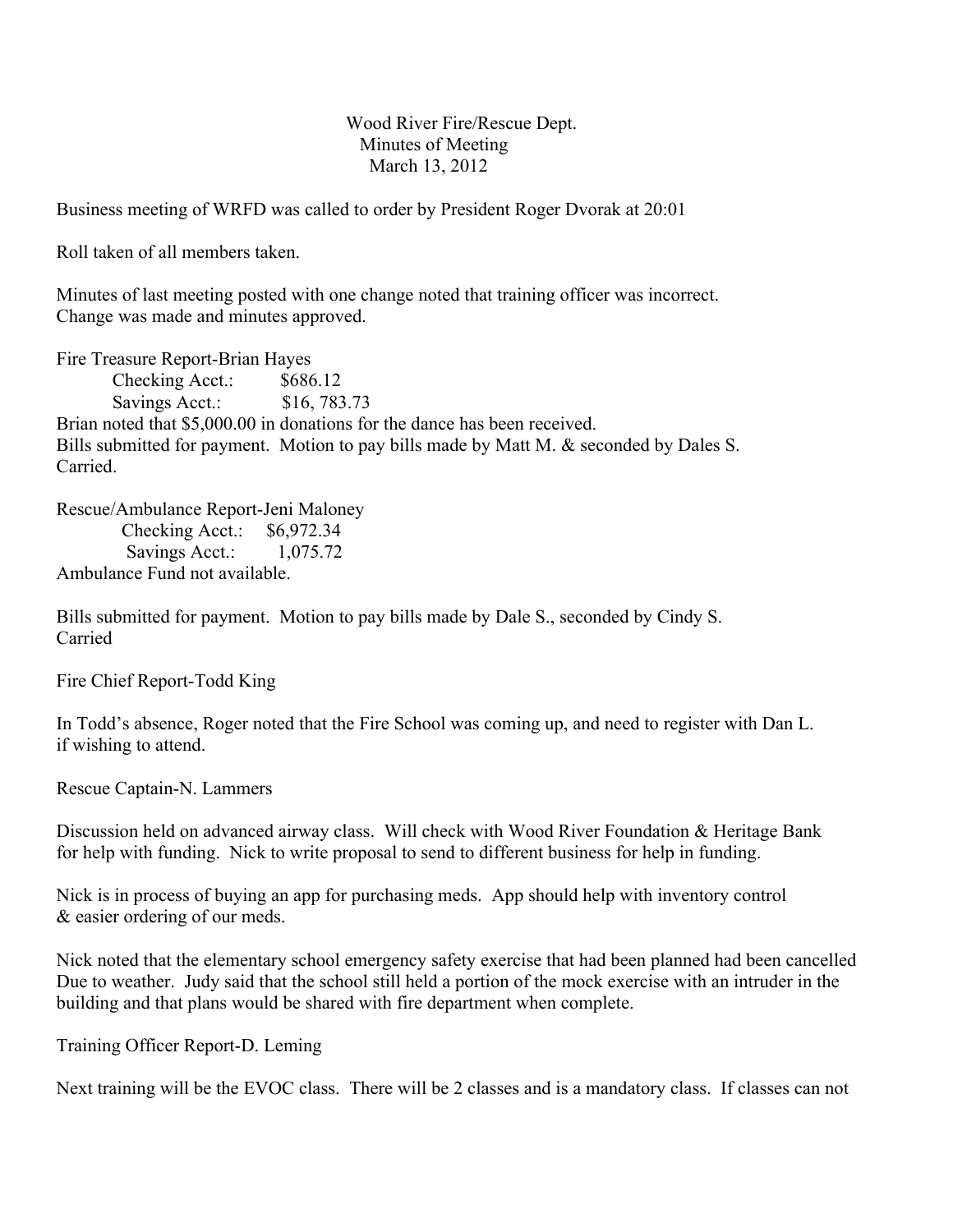be attended, you will not be able to drive the department emergency vehicles.

Dan noted the applications that he has for Fire School are in.

Safety Officer-J. Williams Nothing noted.

EMS Billing-D. Smithson

27 EMS calls, & 8 fire calls. Dick noted that working with the new enarcis forms is a "work in progress"

Committee Reports Dance committee will meet after business meeting to finalize details for the dance.

Fire Prevention-J. Maloney

Scrapbook contest, judging is April 13, so will need to have book done by then. She will set up a scrapbooking day, and let everyone know when & where. Help is appreciated.

Old Business

Status of lights- quote should be forthcoming, Roger has not heard of anything.

Jeni is finishing the board in the meeting room.

New Business:

Advanced airway class for the 2 people attending Nick Lammers, & Brian Urbom Matt M motion to pay \$2500.00 each for Nick & Brian to attend. Seconded by Jeni M Carried

Dewey Heminger requesting more bronze firefighter markers. Markers are \$22.00-\$24.00 each. Motion made by Brian Hayes to purchase markers up \$500.00. Motion seconded by Matt M **Carried** 

Membership application received from Mathew Woitalewicz. Matt is in school in Lincoln, enrolled In the fire science program. Motion by Nate & seconded by Dan L to accept application. Carried.

The department is in need of safety vest so that everyone has one. Will order 15 to 20 vest.

Dan L reported that we are in need of helmet id tags, or accountability tags. Please get your name to Dan tonight if you do not have an id tag on your helmet  $\&$  he will get ordered.

Dan L. made motion to donate \$100.00 for the 2013 Memorial recepient. Motion seconded by